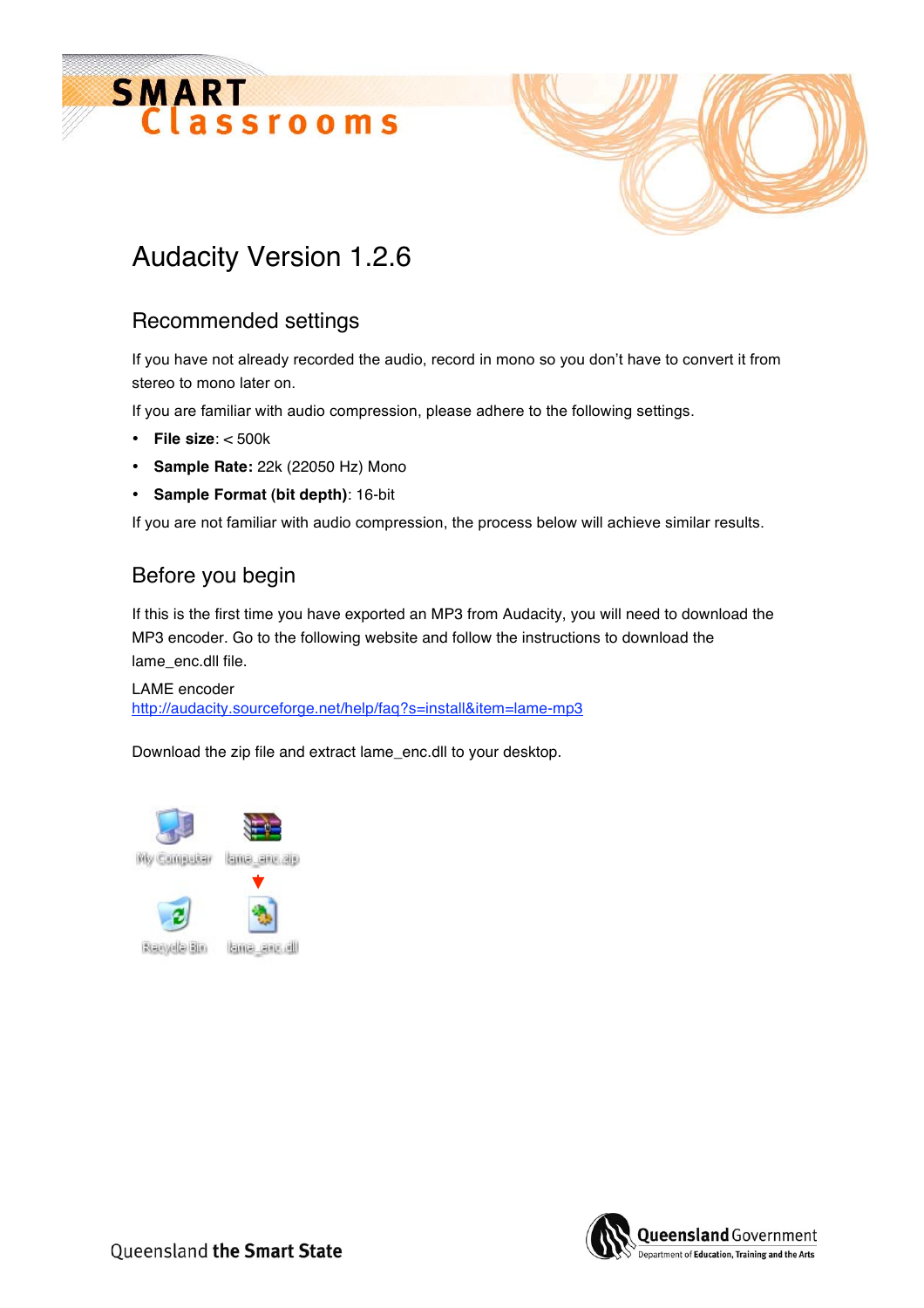



## Compressing an audio file

- 1. Open Audacity.
- 2. Select **File** > **Open**.
- 3. Select the arrow icon.



4. Then select **Set Sample Format > 16-bit**.

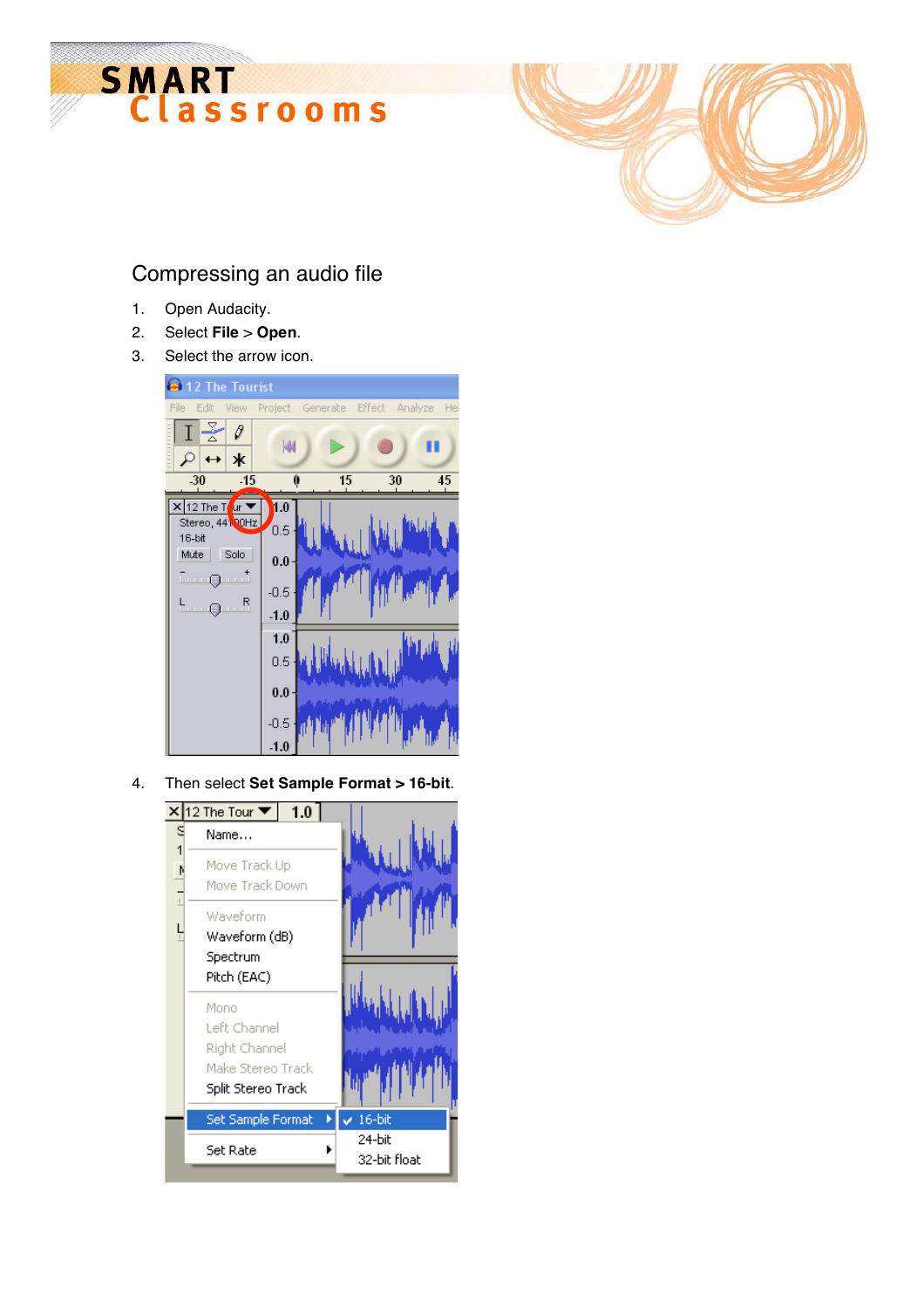



5. Select the arrow icon again, then select **Set Rate** > **22050 Hz**.



6. The image below shows that this audio track is in stereo format. If this is the case for the audio you imported, you can convert it to mono format.

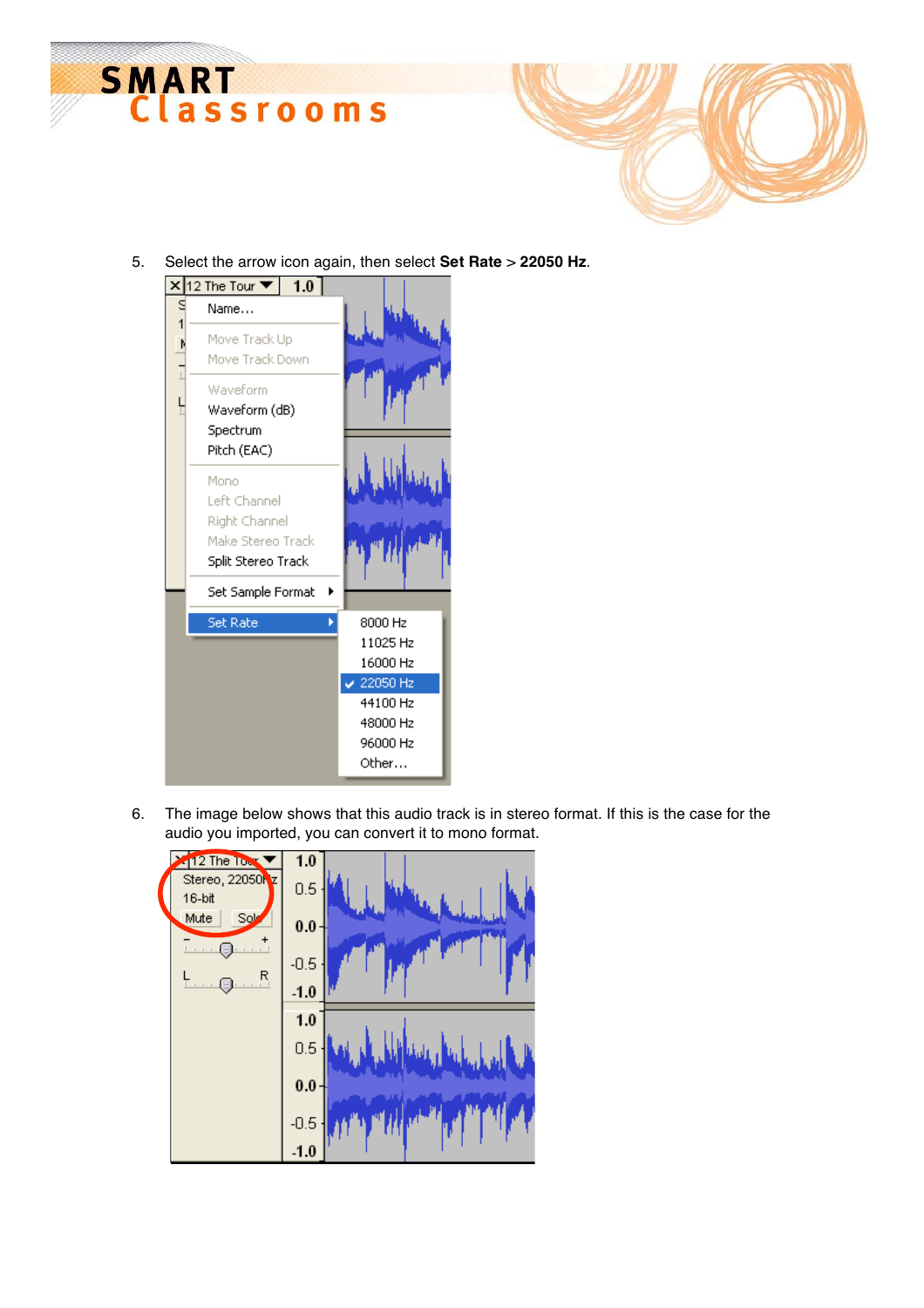



7. Select the down arrow, and then select **Split Stereo Track**.



8. The audio will now be split into rows, as shown below. Remove the top row (audio/left track) by selecting the **x** icon at the top left of one of the rows.

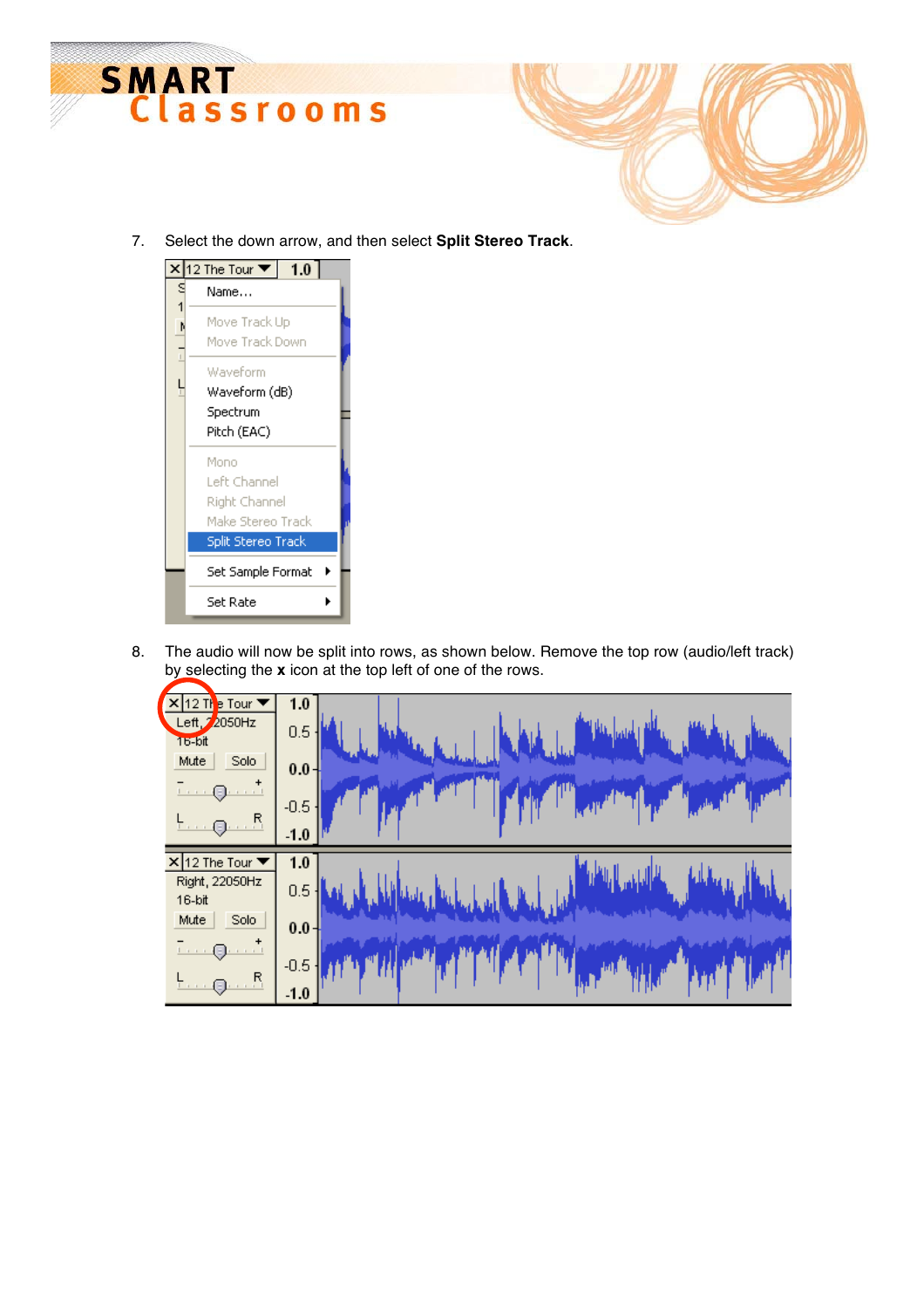

9. Then select the down arrow and select **Mono** to convert the remaining track to mono.



10. To export and compress the audio file further, select **File** > **Export as MP3**. If this is the first time you have used Audacity, it may ask you to locate the lame\_enc.dll file you downloaded earlier.

| <b>Export MP3</b> |                                                                                                                                                                                                                                                                                                                                       |
|-------------------|---------------------------------------------------------------------------------------------------------------------------------------------------------------------------------------------------------------------------------------------------------------------------------------------------------------------------------------|
|                   | Audacity does not export MP3 files directly, but instead uses the<br>freely available LAME library to handle MP3 file encoding. You must<br>obtain lame enc.dll separately, by downloading the LAME MP3 encoder, and then locate this file for Audacity. You only need to do this once.<br>Would you like to locate lame enc.dll now? |
|                   | <b>No</b><br>Yes                                                                                                                                                                                                                                                                                                                      |

- 11. Select **Yes** and locate lame\_enc.dll, which should be on your desktop.
- 12. Select a location to save your audio file, then select **Save**.